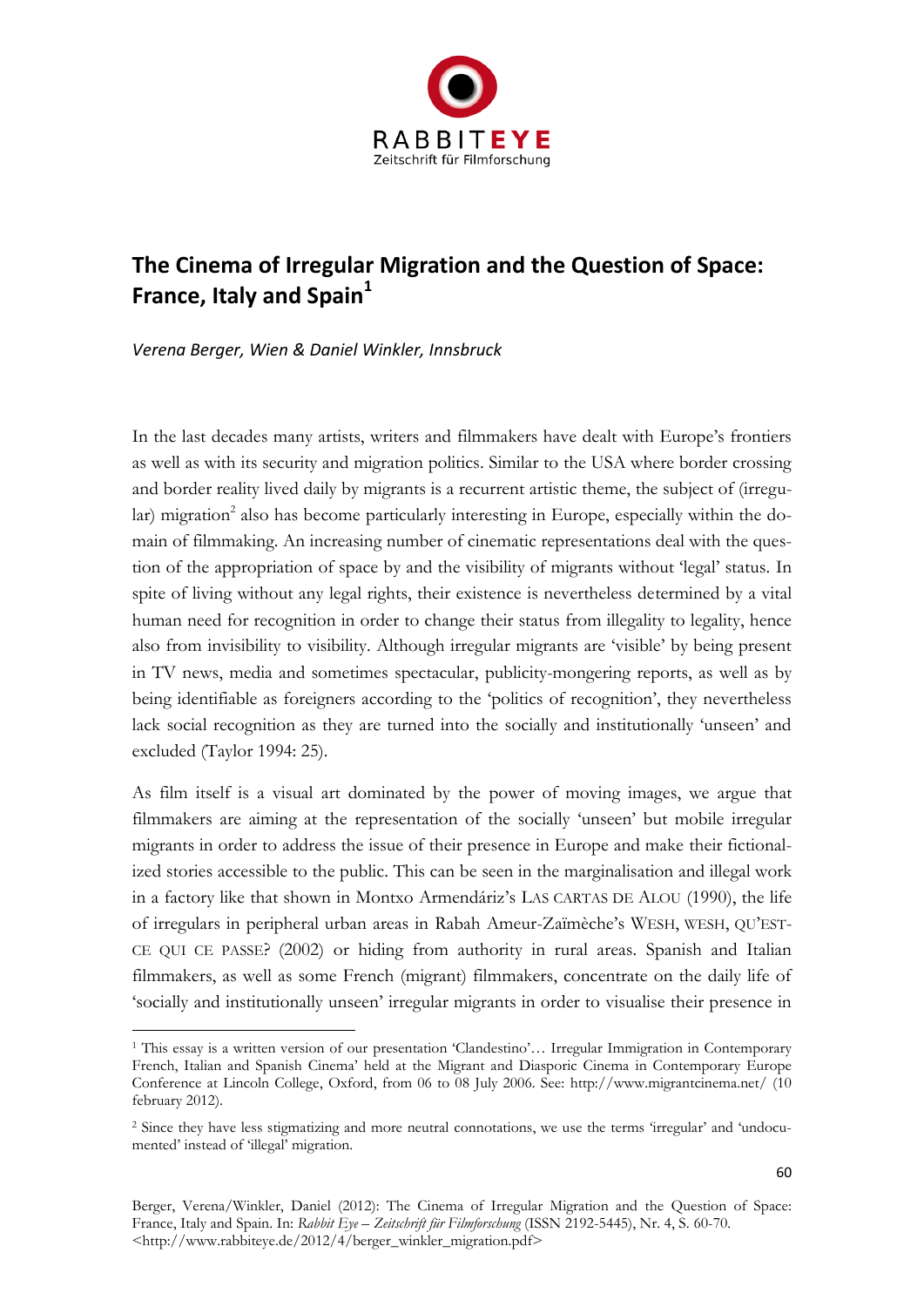'Fortress Europe'. As this term is strongly linked to the concept of 'territory' and the 'geopolitical discourse [of] the division of space into 'our' place and 'their' place' (Dalby 1991: 274), the cinematic representation of unauthorized migrants is also connected to the locations with which they are predominantly associated: marginal and peripheral sectors of rural and urban areas or less regulated zones of cities where irregular migrants can disappear in crowds or hide out in buildings in order to avoid being discovered.

On the basis of seven selected fiction films that have the topic of irregular migration in France, Italy and Spain as a central question, our emphasis is placed especially on film productions dealing with undocumented migrants from the Maghreb, Sub-Saharan African countries and Eastern Europe: Abdellatif Kechiche's FAUTE À VOLTAIRE (2000), Rabah Ameur-Zaïmèche's WESH, WESH, QU'EST-CE QUI CE PASSE? (2002), Michele Placido's PUMMARÓ (1989), Marco Tullio Giordana's QUANDO SEI NATO NON PUOI PIÙ NASCONDERTI (2005), Montxo Armendáriz's LAS CARTAS DE ALOU (1990), Imanol Uribe's BWANA (1996) and Llorenç Soler's SAÍD (1998). The corpus addresses the special issue of filmic representations of irregular migrants in 'social spaces where cultures meet, clash, and grapple with each other, often in contexts of highly asymmetrical relations of power' (Pratt 1997: 63).

In order to account for the different filmic treatment of the visual representations of space in these films, the contrast drawn by David Clarke between what he calls the 'visuality' and 'hapticality' of the film medium is relevant. As maintained by Clarke, 'visuality' refers to the capacity of film to depict space as it is experienced by the itinerant, mobile body (Clarke 1997: 8-9). Thus, for an analysis of filmic representation of irregular migrants in spatial categories as well as their ideological attributes, five categories will be predominantly considered: *Non-lieux* as transitory 'public spaces', 'public spaces' of economic sustenance, 'private spaces' of intimacy, 'beautiful places' as an inversion of classical tourist images and the Mediterranean Sea as a rather absent zone of contact and conflict.

# **Seven Motion Pictures from France, Italy and Spain**

Films on the subject of irregular migration in contemporary French cinema follow the traditions of migrant cinema: as well as movies dealing with migration within Europe, the corpus of early *Beur* and *Banlieue* filmmaking which marked the blossoming of the postcolonial ethnicities in French cinema took up the subject. Since the 1960ies (e. g. Ali Ghalem) respectively 80ies (e. g. Mehdi Charef, Francis Girod) filmmaker focus on the life of the 'second generation' in France, but also on (re)migration between France and its former colonies in Northern (and Sub-Saharan) Africa (Tarr 2005: 27-31).

Relating to our corpus FAUTE À VOLTAIRE is Kechiche's first film, focusing on Jallel, a young Tunisian man who is trying to establish a 'regular' life in order to get a visa as a political refugee by pretending to be an Algerian. The space of action is mainly reduced to popular districts of Paris like Barbès and Belleville where he gets in contact with Arab commu-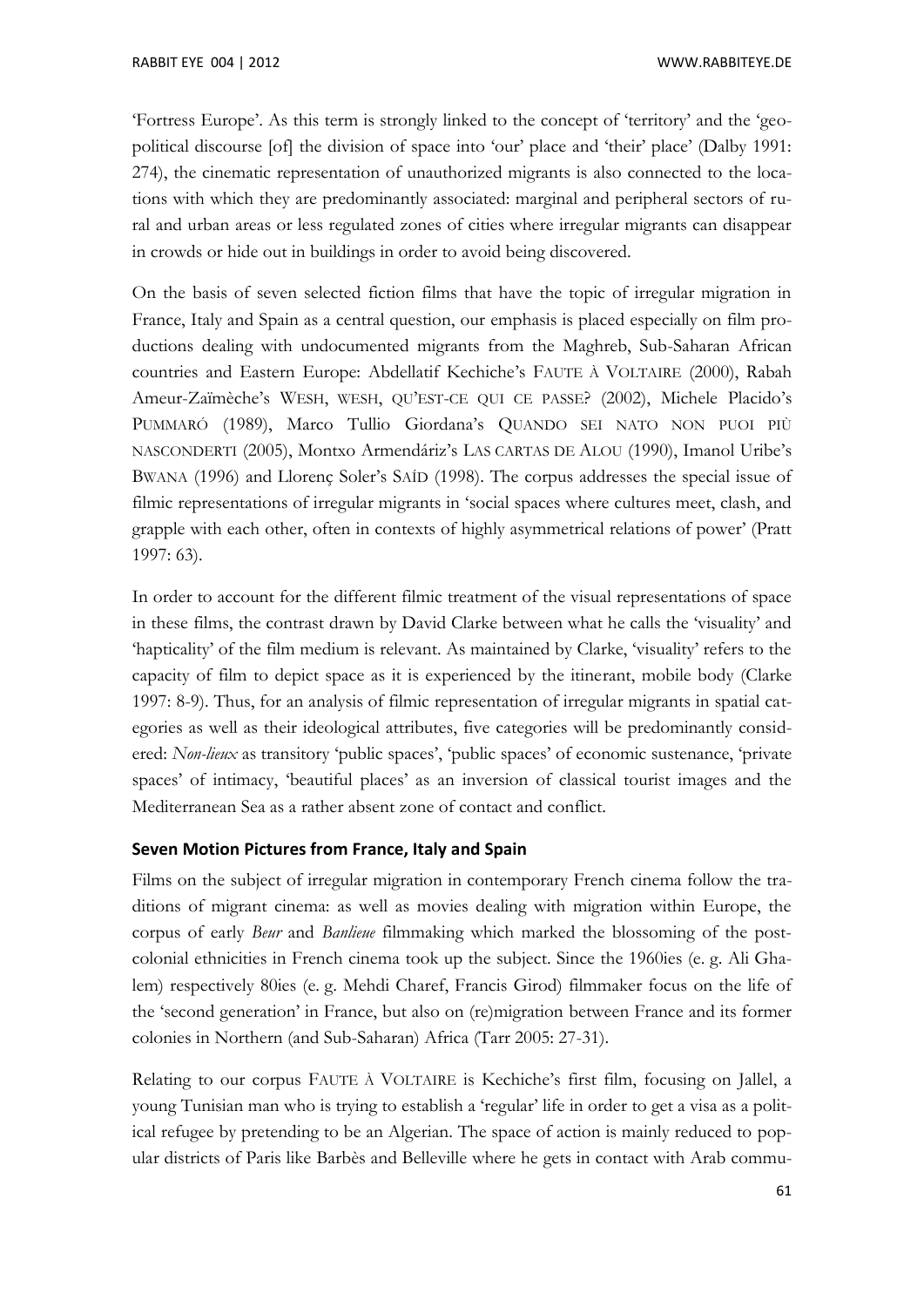nities and begins a relationship with Nassera. The end of the film shows a rather disillusioned protagonist who will be deported from France by airplane. WESH, WESH, by contrast, is an example of a more marginal debut film production, illustrating the issue of irregular migrants in the context of suburban Paris (Seine-Saint-Denis). Unlike Kechiche´s film, it is shot in an amateur-style with non-professional actors and members of Ameur-Zaïmèche's family. Kamel, the protagonist played by the director of the film, is expelled from France for two years after having been in prison because of his irregularity. Nevertheless, he returns to Paris and tries to start a new life.

Migration from Northern and Sub-Saharan Africa, but also from Eastern Europe and Latin America, has been given increasing attention in Spanish film productions, but only since the early 1990s. In contrast to French cinema, however, these films have not been shot by directors with a migrant background. With the exception of some documentary filmmakers (as the [Egyptian](http://www3.dict.cc/englisch-deutsch/Egyptian.html) Basel Ramsis and the Argentinean Ana Torres), Spanish migrant cinema is made by established filmmakers like Armendáriz, Uribe and Soler. The films of these three artists are prototypical for the recent Spanish *cinéma engagé*: they depict irregular migration in rural and urban environments, but at the same time many directors also develop intertwined love stories, being therefore typical of a mix of genres within the new social cinema (Santaolalla 2005: 136).

The Senegalese main character of Armendáriz' letter-film LAS CARTAS DE ALOU enters Spain 'illegally' by boat. Once in Spain, Alou tries his luck as a seasonal farm hand at vegetable plantations in Almeria, with street trade in Madrid and fruit harvesting in Segria, a village in Catalonia where he establishes a relationship with Carmen before being deported after a police control. Llorenç Soler's docudrama SAÍD is set in the urban milieu of Barcelona. The young Moroccan Saíd settles in the socially marginalized RAVAL quarter where he comes into contact with racist prejudices and legal impediments affecting irregular migrants. Like the main character of LAS CARTAS DE ALOU, Saíd falls in love with a local girl, Ana, who will help the foreigners to denounce xenophobe attacks by skinheads, leading to the death of Saíd's friend Ahmed. Imanol Uribe's film BWANA portrays the encounter between a stereotypical Spanish family spending a day at the seaside and the Black African Ombasi who is stranded upon the beach after an accident that has left his traveling companion Yambo dead. When a group of three skinheads arrives, the situation escalates: the scared Spaniards drive away, leaving the African threatened and chased by the racists through the sand-dunes.

Similarly, Italian movies dealing with irregular migration are (with the exception of Rachid Benhadj) mostly made by filmmakers without a transnational background. However, the total number of films that primarily treat irregular migration as a central theme is in the 1990ies lower than in Spanish cinema (Wood 2003: 99-103). One of the first movies focusing on the subject is Michele Placido's PUMMARÓ (1989), addressing the search of the protagonist Kwaku for his brother. Giobbe migrated before him from Ghana to Southern Italy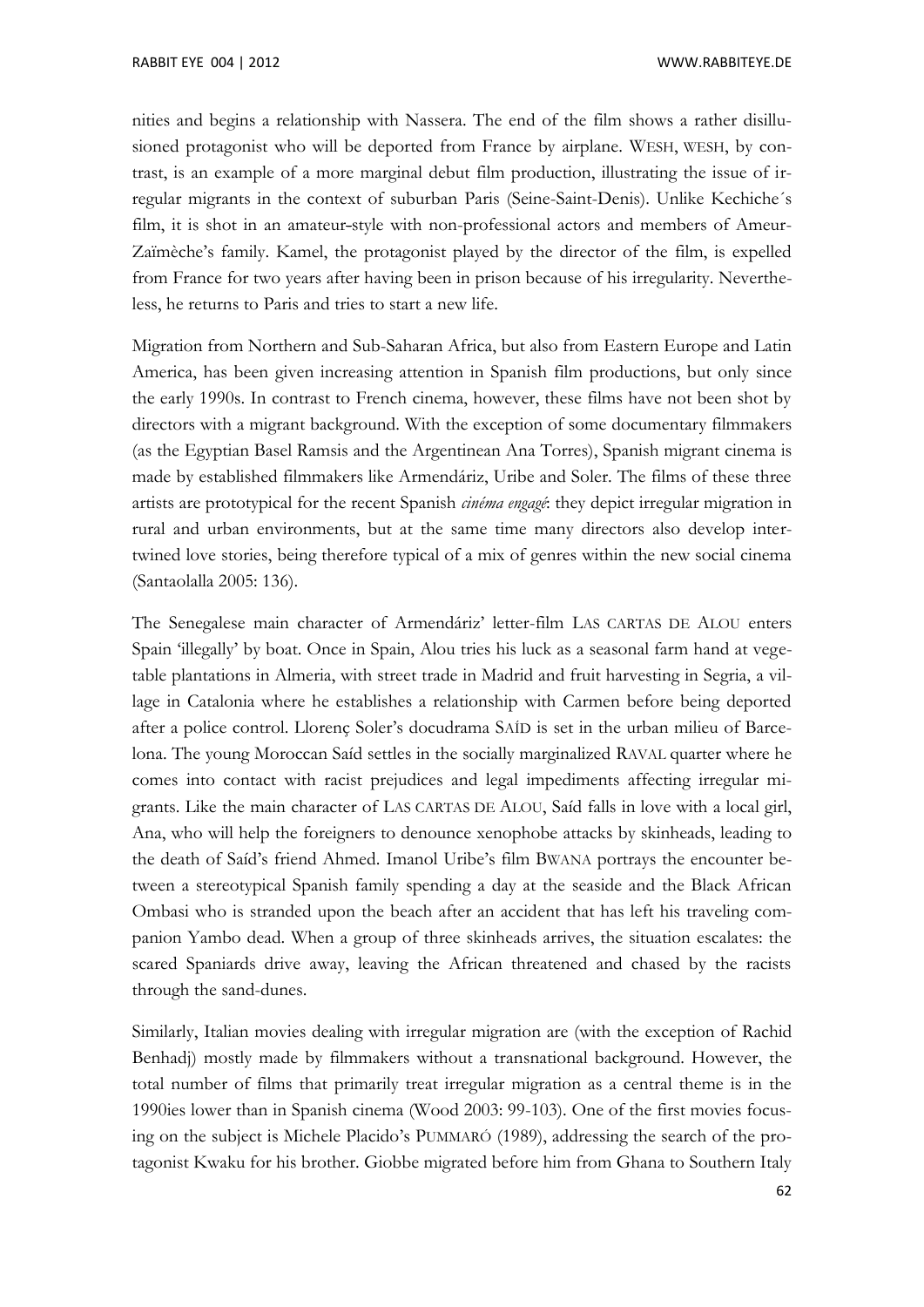in order to earn money for his brother's studies. Between Southern Italy, Rome and Verona Kwaku follows the travel route of his brother and must face several different forms of exploitation and marginalisation. Finally he arrives in Frankfurt and is confronted with the death of Giobbe. Furthermore, the depicted context of migration differs from that of France and Spain in so far that Italian films focus predominantly on the immigrants from Eastern Europe and often in a more marginal way (Wood 2003: 101-105). A recent example is QUANDO SEI NATO, which outlines the travels of the young Radu and Alina from Romania to Apulia in the style of melodrama. The protagonists are received by a fairly welloff family living in Brescia before they escape to Milan and are faced with an insecure future.

#### **Non-Lieux as Transitory Spaces**

Firstly, the public spaces described by Michel de Certeau as transnational spaces created by the act of border crossing and regarded as 'transitory spaces' (de Certeau 1988: 97) must be considered. Marc Augé calls these locations *Non-Lieux* and defines them not only as transitory spaces but also as 'urban concentrations, transfers of population, installations of accelerated circulation of people and goods (expressways, airports), the means of transport themselves, shopping centres or the camps of prolonged transit where the refugees of planet are parked' (Augé 1992: 48).

As migrant cinema usually uses journeys and journeying as key features, it is therefore not surprising that most filmmakers focus on harbours, train stations, airports or transfer ports when opening or closing their films. In this sense, they intertwine themes of home and travel, placement and displacement as well as the necessity of a physical occupation of space. Thus when irregular migrants are turned into protagonists, the cinematographic use of *Non-Lieux* is usually a metaphor for their social status of placelessness: they no longer belong anywhere. In this sense, the filmic *Non-Lieux* contributes to unmask the reality of their social status as a lack of rights.

Liminal border spaces like harbours, train stations or airports as fixed transitory spaces not only represent the longing to escape from the living conditions in the country of origin, but also the possibility of a new life in Europe: as in many other films dealing with the issue of irregular migration, the first sequences of LAS CARTAS DE ALOU and QUANDO SEI NATO show the main characters arriving with other migrants under cover of darkness on the coasts of Spain and Italy. LAS CARTAS DE ALOU closes with a depiction of Alou trying to undertake another trip with a small boat in order to re-enter Europe after his deportation. The claustrophobic connotation of border crossing is lightened by the illusion of change and the insistence of the main character that he will be able to overcome this placelessness. In contrast, in QUANDO SEI NATO the sea does not appear again in the film after the landing of the boat. At the end of the film, Alina and Radu leave Brescia for Milan, having sto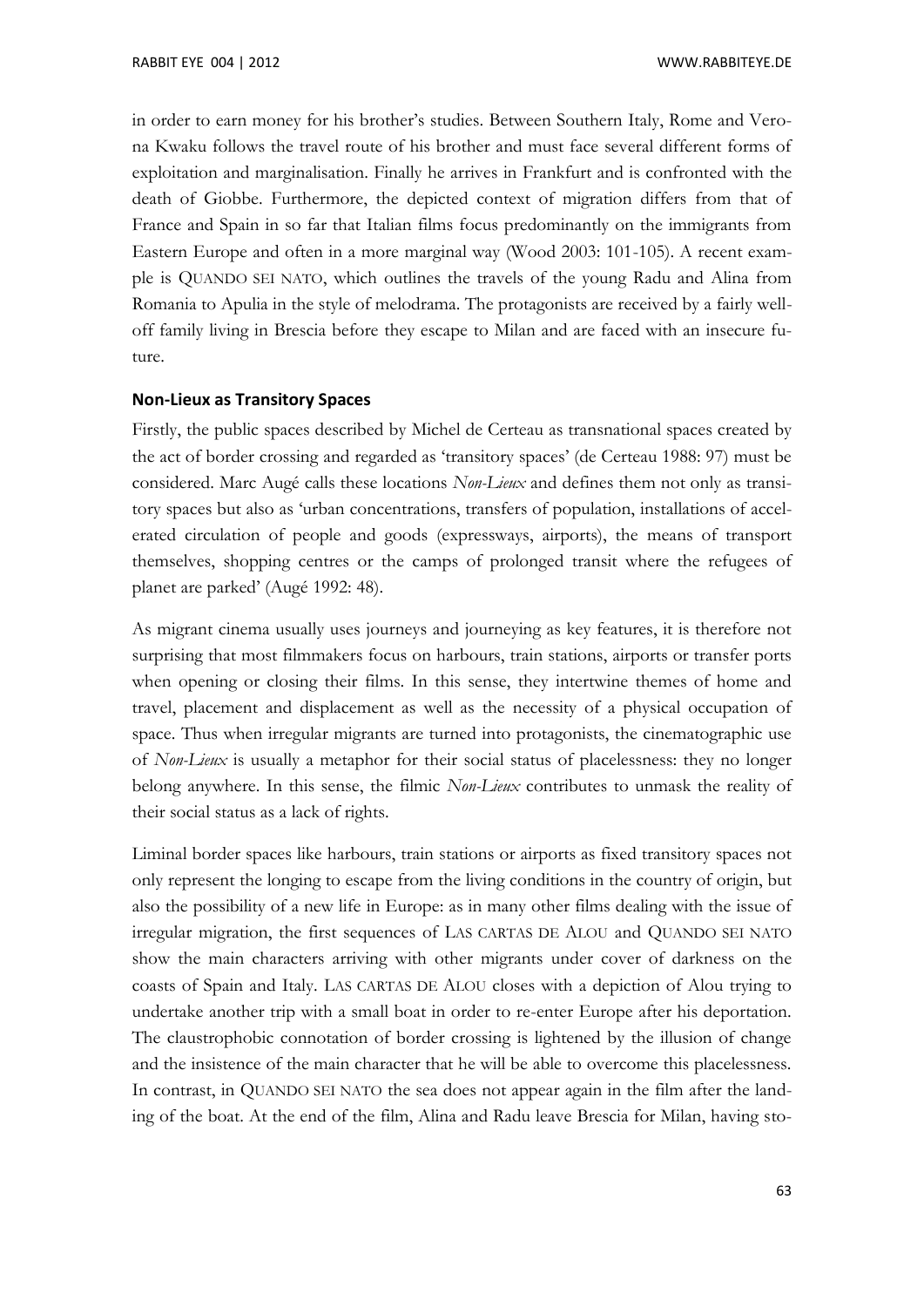len some valuables from their hosts. The last static images focus on a street crossing and a bus station in a peripheral area of the city.

Most French, Italian and Spanish films dealing with irregular migration in metropolitan areas concentrate on locations like bus or underground stations, airports, boats, squares, tunnels or parks. Arrests by the police in a railway station, detentions in police stations and deportations by ship or airplane due to the irregular status of migrants are typical filmic examples that evoke the implicit danger of *Non-Lieux* as transitory public spaces (LAS CAR-TAS DE ALOU, FAUTE À VOLTAIRE). As these transitory spaces do not offer a long-term solution, they are usually used by filmmakers to highlight the migrants trying to pursue their irregular means of earning like the protagonists in LAS CARTAS DE ALOU or FAUTE À VOLTAIRE doing illegal street trading.

Being the sites of the struggle to survive these areas also stand for the danger and fear of being discovered as an irregular migrant that has to maintain the invisibility in order to not be arrested and deported, but needs to be seen in order to survive: for the Moroccan main characters in Soler's film SAÍD as well as in Placido's PUMMARÓ the streets of Barcelona and Verona turn into zones where they are chased by police or by racist groups whose aggressive attacks definitively leave both physical and psychological scars. *Non-Lieux* turn into cross-over points where clandestinity in the sense of sociological invisibility interfers with the filmic visualisation of the tension that represent transitory spaces. They become thus a symbol for the instable and unprotected existence of the protagonists.

#### **Economic Sustenance and Private Intimacy**

Besides *Non-lieux* as transitory spaces, the selected films also focus on irregular migrants' work and living spaces. While these are areas that provide migrants with a certain privacy and therefore stability, at the same time they primarily represent precariousness, illicit work and short-time housing, being situated on the edge of society as well as linked to a marginal existence and secrecy. The filmic representations of irregular migrants in rural areas usually portray the protagonists as living in mass accommodations such as tent camps, in disused plants or even cemetery tomb walls. Films like PUMMARÓ and LAS CARTAS DE ALOU are typical as they emphasise the extreme antagonism due to their presence in rural areas: while urbanity rather facilitates the maintenance of invisibility due to its anonymous character, rurality implicates an augmentation of the vulnerability of the body in space and therefore a stronger regulation of the migrant's life. They turn out to be more visible in their irregular situation and their need of invisibility gets even more exploited.

Due to the tendency to filmic realism, many filmmakers of migrant cinema visualise their protagonists having the chance to get both a job and accommodation in rural areas – like Kwaku in *Pummaró* working on a vegetable plantation in Southern Italy. At the same time undocumented migrants get deeply involved in patriarchal structures, which unscrupulously exploit their need to hide away and therefore also dominate their private lives. The escape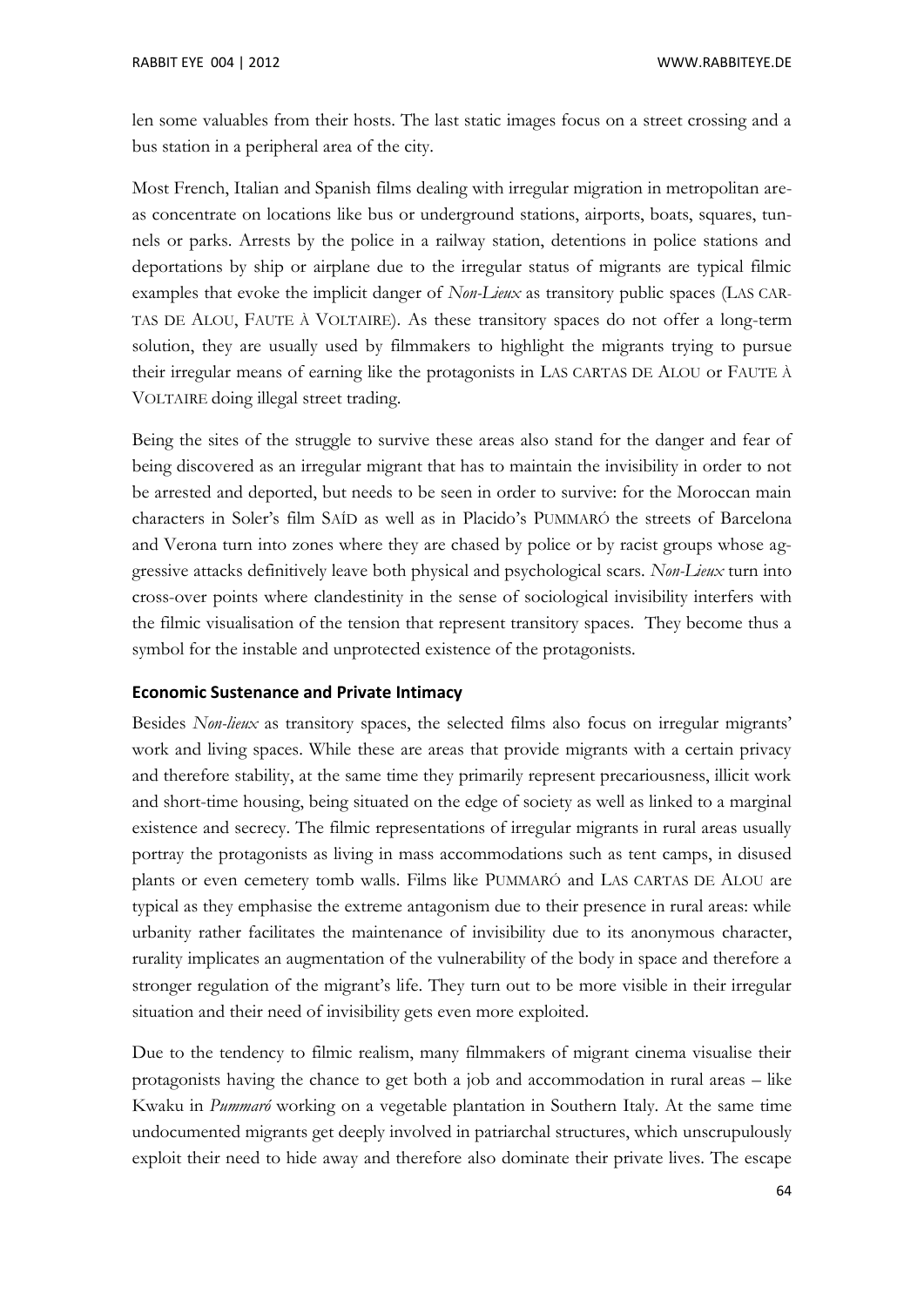from these in the case of Kwaku stands for the augmentation of social insecurity and sometimes even persecution by plantation owners and mafia networks. As already pointed out above, social experiences like these are also often combined with a plot addressing the issue of the isolation of the migrants in village communities and racially motivated conflicts (Berger 2007).

In the cities the protagonists are able to find refuge with fellow migrants, acquaintances or family members – although only for short periods of time. Among their places of residence one finds abandoned buildings waiting to be demolished (QUANDO SEI NATO, LAS CARTAS DE ALOU) or run-down subsidized low-rent housing (WESH, WESH; SAÍD) serving as accomodation. The few female migrant protagonists represented in the films are repeatedly connected with prostitution, which is rarely the case in films set in rural contexts (Berger 2006). An example would be the underage Alina who lives in a dilapidated factory on the outskirts of Milan and is forced into prostitution by her alleged brother Radu in QUANDO SEI NATO.

WESH, WESH is an exception as it shows a closed and stable milieu in which the main character is well known and can count on different forms of solidarity. The rather run-down environment of the housing in *Cité Les Bosquets* is set in the context of everyday life (Tarr 2005: 179-181). Instead of the image of the *Banlieue* either as a space of trouble or as a space of creativity and youth culture, the characters of the film spend their time doing very ordinary activities: the opening sequence of the film focuses on the geometrical character of the city – the buildings and the tree-lined walks. These images are contrasted with closeups of the protagonist Kamel returning 'home' from Algeria by hitchhiking. The film further shows the rather slow everyday life of Kamel´s family, deals with the issue of the injustice of the fate of the *sans-papiers*, but also uses classical topics of *Banlieue* cinema (ruined buildings covered in graffiti, obscure atmosphere, young people smoking hashish).

Images of migrants in rural areas also differ from those urban settings because metropolises like Paris, Madrid, Barcelona, or Milan offer more spatial options. In contrast to rural settings, finding a job in cities is generally not connected to accommodation, but relies on acquaintances, ethnic community networks and other informal and semi-formal modes of communication. The protagonists often peddle jewellery, operate sewing machines or sell flowers and groceries like Jallel in FAUTE À VOLTAIRE or Alou in LAS CARTAS DE ALOU. However, working situations as well as social contacts in general are less stable. This is even the case for migrants who have the luck to meet a solitary family like Alina and Radu or those who fall in love with a local like the protagonists in PUMMARÓ and SAÍD. The couples stay together for a certain period and find some temporary stability until the irregular migrants have to move on, either because the relationship fails or because they are discovered by state agents as irregular.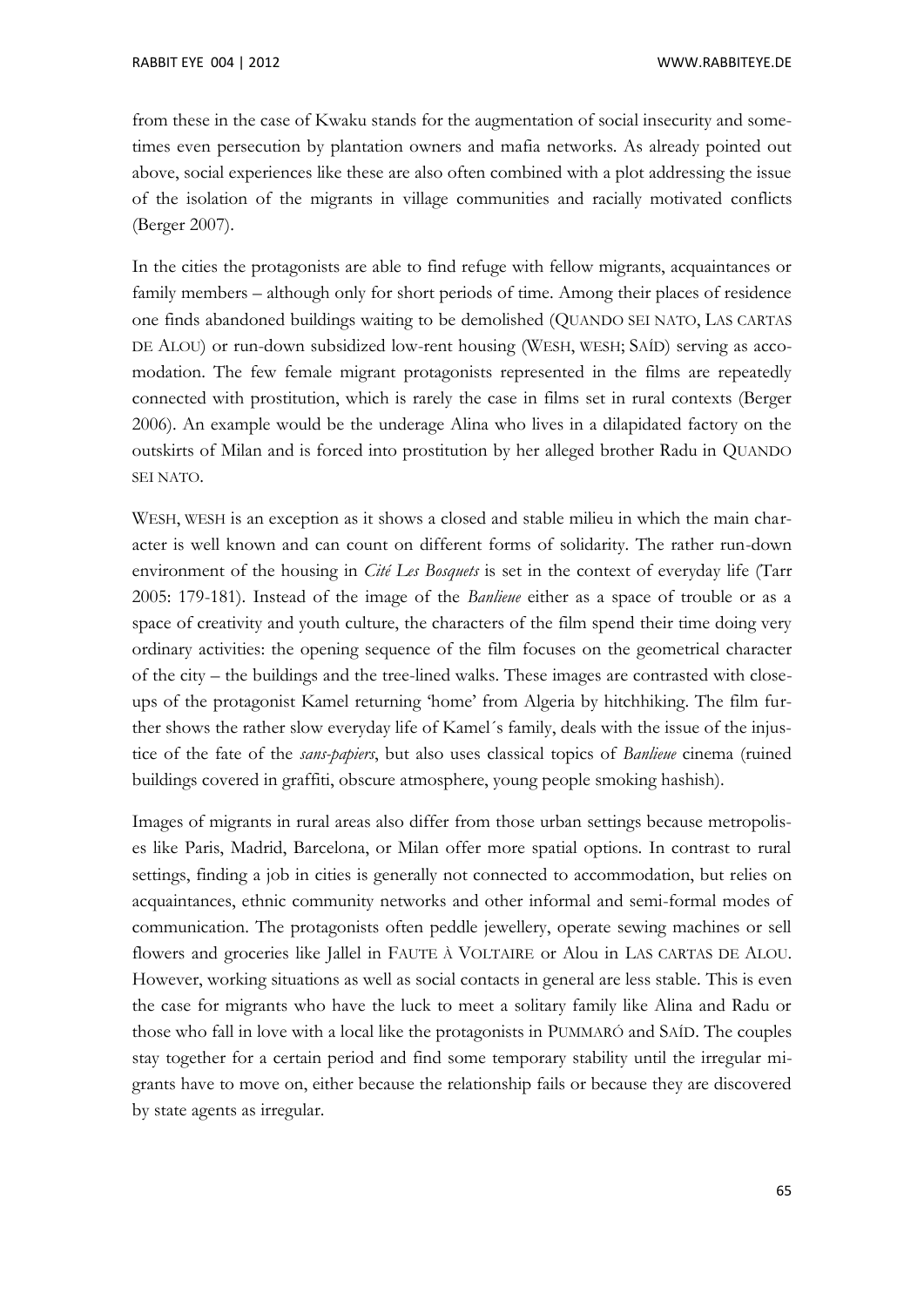This happens in FAUTE À VOLTAIRE where the protagonist wants to marry Nassera, whom he met in a Tunisian café, to legalize his stay in France. Like many male and female characters, which are often permanently on the flight from the police, in the end also Jallel is persecuted by the police and arrested fleeing from a subway tunnel into the open urban space. The filmic representations of undocumented migrants in urbanity stress the labyrinthine character of cities and metropolises. The spaces of economic sustenance and intimacy of undocumented migrants therefore are depicted as apparently more protected in urbanity as it promises the possibility of a secure escape back to invisibility. Therefore, the clandestine migrants in urban space are visualised as less subjected to patriarchal control and individual despotism, but under the influence of state institutions to a greater extent. Although they also often fail to regain their necessary invisibility, the filmic representations of irregular migrants in rural areas emphasise their physical exposure by the frequent use of panoramas which underline the limitation of a hideaway.

### **'Beautiful places' in flux**

In many migration films one encounters locations that traditionally carry positive and sometimes even poetic connotations linked to tourism, but acquire new, different meanings in the context of migration: migrants can only remain briefly on boulevards in city centres or at touristic old harbours irregularly or as long as it is dark. Coasts and beaches are, similarly, striking examples of such 'beautiful places' (as in Emanuele Crialese´s successful film RESPIRO, 2002, shot on the island of Lampedusa).

In films about irregular migration the seaside often marks the arrival in Europe, losing its conventional connotation as an area of pleasure and beauty and turning into a dramatically and existentially loaded place. In BWANA, a Spanish middle-class family is spending a day in the inhospitable landscape of Cabo Gato on the coast of Almeria, one of 'Europe´s' frontiers with Africa. At the beach the taxi-driver Antonio, his wife Dori and their two children discover the black African Ombasi mourning his friend Yambo who did not survive the journey. The narrative tension of BWANA is not only structured by the xenophobe attitude of the Spaniards towards the migrant protagonist, but the beach also turns into an enchanted place of romance between Dori and Ombasi: for the Spanish woman the Black body represents the attractive and exotic other'. His African origins conflate with the filmic setting in the middle of the wilderness of the sand dunes and the body as an object of desire (Santaolalla 2003: 157). In contrast to this romantic vision, the beaches of Andalusia become Yambo´s grave after crossing the Mediterranean in a tiny boat. For Ombasi himself they turn into a trap at the end of the film, as he is hunted by skinheads while the Spanish family is able to flee.

In Soler's film SAÍD 'beautiful places' are represented by urban areas like the Gothic Quarter of Barcelona as a dangerous place for the undocumented protagonist and his friends. Migrantsare hunted by police and violent racist youth gangs in the squares and streets of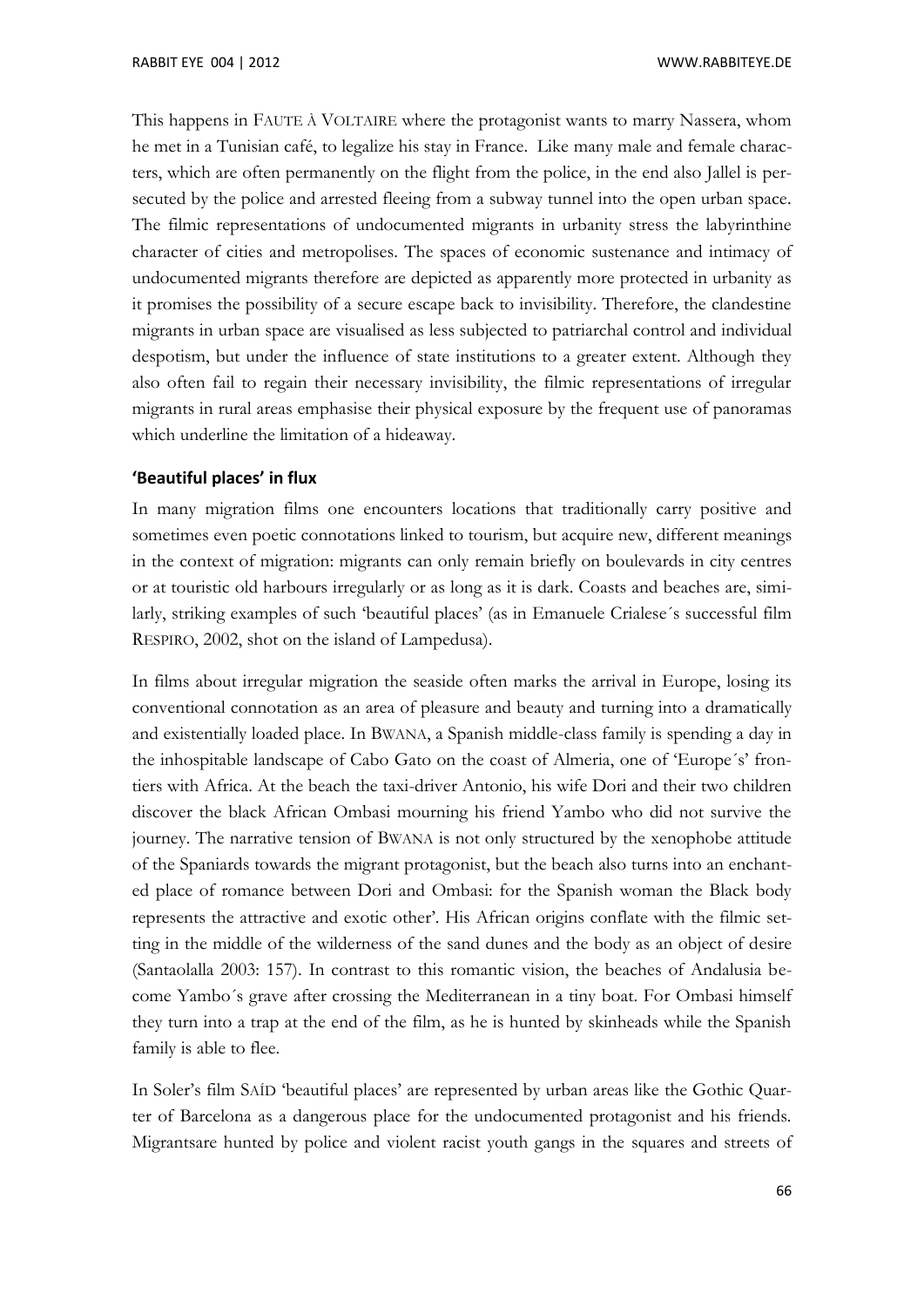Barcelona where the Moroccan musician Hussein gets seriously hurt. While Saíd´s girlfriend Ana visits Hussein lying in a coma in the intensive care unit of *Hospital del Mar*, a worried Saíd waits outside on the sea promenade, where families are enjoying the restaurants and shores of the Mediterranean city. After a supper in a restaurant in the tiny streets of the Old Town, the lovers are detained by police officers in civilian clothes demanding Saíd´s documents.

The lively area of the *Plaza Real*, a main square of Barcelona that represents one of the city´s tourist attractions due to its architecture and bars, turns into a trap for the irregular Moroccan migrant. Saíd gets arrested and ends up in a centre for irregular refugees in danger of imminent deportation. Thus the Mediterranean coasts as natural attractions of the seaside as well as the old city centres as emblematic touristic sites are presented from a shifted perspective: simultaneously as idyllic places of pleasure and leisure time and as locations of the darker sides of irregular migrants and their constant struggle for life. On the other hand, both rural and urban 'beautiful places' also embody a 'world in danger of being lost' as well as a 'site of memory' that is 'revered as an 'ancestral homeland'... to be defended at all costs' (Smith 1999: 151). The cinematic usage of these settings therefore not only evokes concepts like 'beauty', but also 'threat' and fear of the untamed and the unknown.

### **The absence of the Mediterranean Sea**

Although the Mediterranean Sea is often used to introduce the action or to close a film, the *Mare Nostrum* itself is strikingly absent as space of action. Only a few films make the passage over the sea a visible issue, depicting the Mediterranean as a space which is connecting continents. One example would be André Téchiné's LOIN (2001), a French-Spanish coproduction telling the story of Serge, a lorry driver exporting cloth to Tangier and importing clothes to France. Besides his profession, he is also involved in drug trafficking and the transit of irregular migrants. Undoubtedly, the dominant continental mapping of Europe can be seen in the context of the minor role of the Mediterranean as a cultural and economic frame of reference in general – besides tourism: In the last decades, Southern harbours have lost their role as a transcontinental point of economic attraction for the European market. The placement of irregular migrants in a continental European and not in a larger context thus shows the political-ideological and economic significance of the term of 'Fortress Europe'.

Most of the films focussing on the Mediterranean do not leave the European shores but focus on the sea only marginally, often from the European countryside. The Mediterranean Sea is frequently depicted in the context of a boat landing at the very beginning of the films and then reduced to a distant space of nostalgia and homesickness, which the migrants focus on in situations of isolation and desperation, e. g. in LAS CARTAS DE ALOU or BWANA.

In this sense, the Mediterranean is seen as a borderline separating Europe from the other shores of the Mediterranean; the irregular migrants are thus constructed as *im*-migrants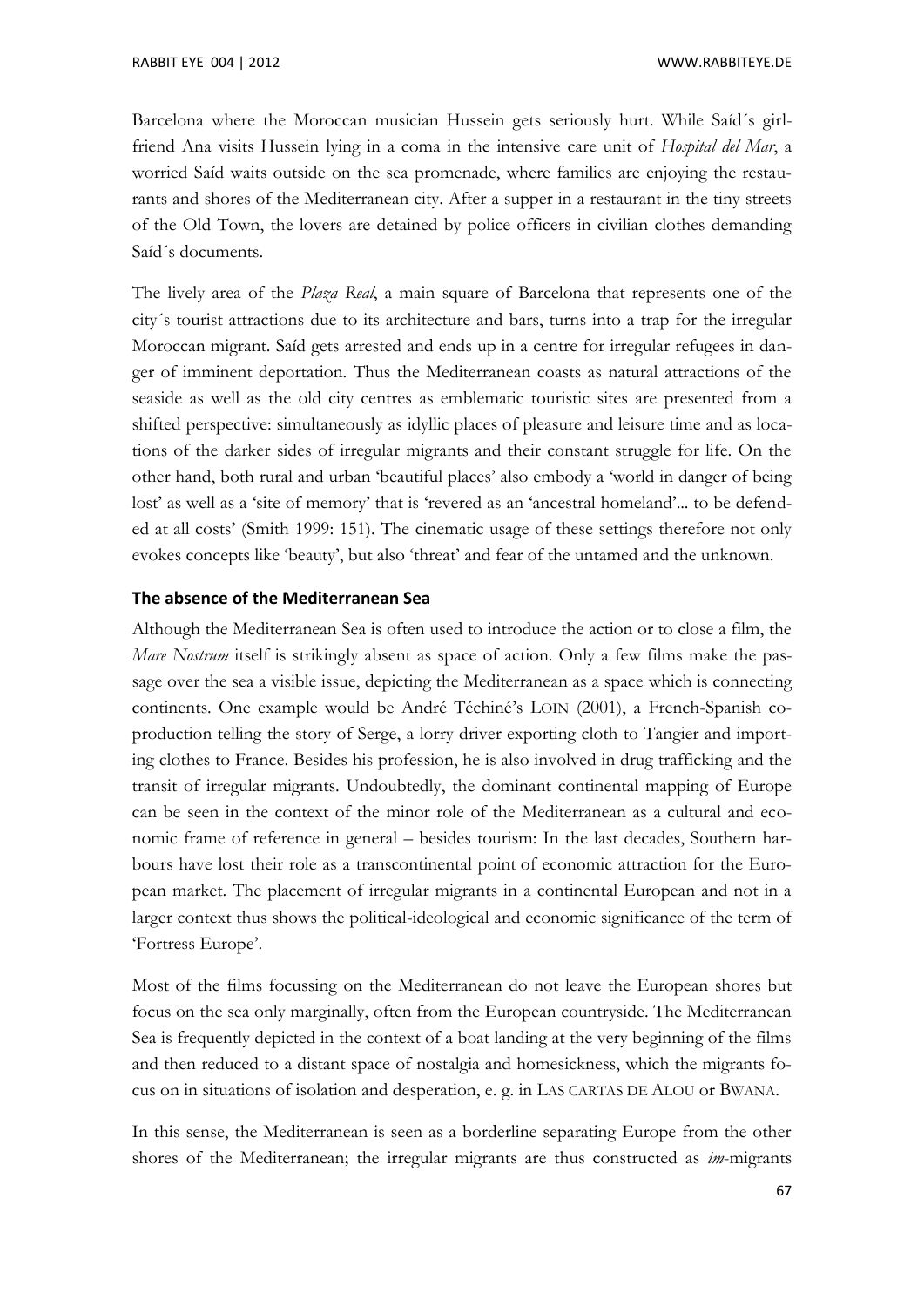who enter the 'Fortress Europe' by the sea. While a lot of French films are entirely set in central France (FAUTE À VOLTAIRE; WESH, WESH), illustrating questions of centralism and colonialism more than the hegemonic mapping of Europe and the Mediterranean (Winkler 2007b: 9-60), Italian and Spanish films often are characterized by a storyline that ends either with a deportation scene at a seaport or with an existence of unlawfulness and illegality in European harbour cities.

In Giordana's film QUANDO SEI NATO the Mediterranean turns into a sphere of action only when Alina and Radu travel from Romania to Italy. The hardly functioning boat is shown on the high sea and also as the place of rescue of Sandro, the son of the family that later on hosts Alina and Radu. Sandro, who fell off his father´s sailing boat, thus also lands with the group of boat people on the coast of Southern Italy. Nevertheless, Giordana does not focus on the 'other': the 'other' shores, the coasts of Greece and Albania are not shown and Southern Italy is only the place of landing. The rest of the film is located in mostly urban settings of Northern Italy: Alina and Radu live with a family in Brescia and from there they try to get to Milan (Winkler 2007a: 250-4). The Mediterranean is reduced to a passage in the sense of a transitional place, the Italian South to the status of the national 'other' within Italy (Wood 2003: 97-99).

Movies focusing on the topic of irregular migration, whether they follow an aesthetic of art cinema or melodrama, meticulously reveal the human impact of what has become a constant influx of irregular migration that economic globalization is carrying beyond the border areas of Europe. The analysed movies mostly underline the marginalisation of migrants and their difficulties of surviving in European host countries without being 'legal' by stressing the reduced possibilities of appropriation of space. In rural settings the protagonists have an easier access to stable forms of employment and accommodation, but are confronted with strong forms of social control and ethnic marginalisation. Within the urban settings the cinema of irregular migration tends to concentrate on the ambiguity and hierarchy between the city centre and the fringes of European metropolises (e. g. QUANDO SEI NATO, SAÍD).

Only a few filmmakers focus on the suburbs as an independent space of its own as Ameur-Zaïmèche does in WESH, WESH. In general the corpus has to be classified as *cinema engagé*: it deals with undocumented migrants in order to visualise the social component of marginalisation, filmmakers refer to spaces and places which are unknown by film-going publics or not consciously identified as territories where the visibility of European citizens contrasts with the (intended or forced) invisibility of irregular migrants. Depicting the run-down living conditions in the outskirts of villages and cities, but also in the middle of metropolises aims for a raising awareness of a contemporary and human struggle right in the middle (and marges) of European Community.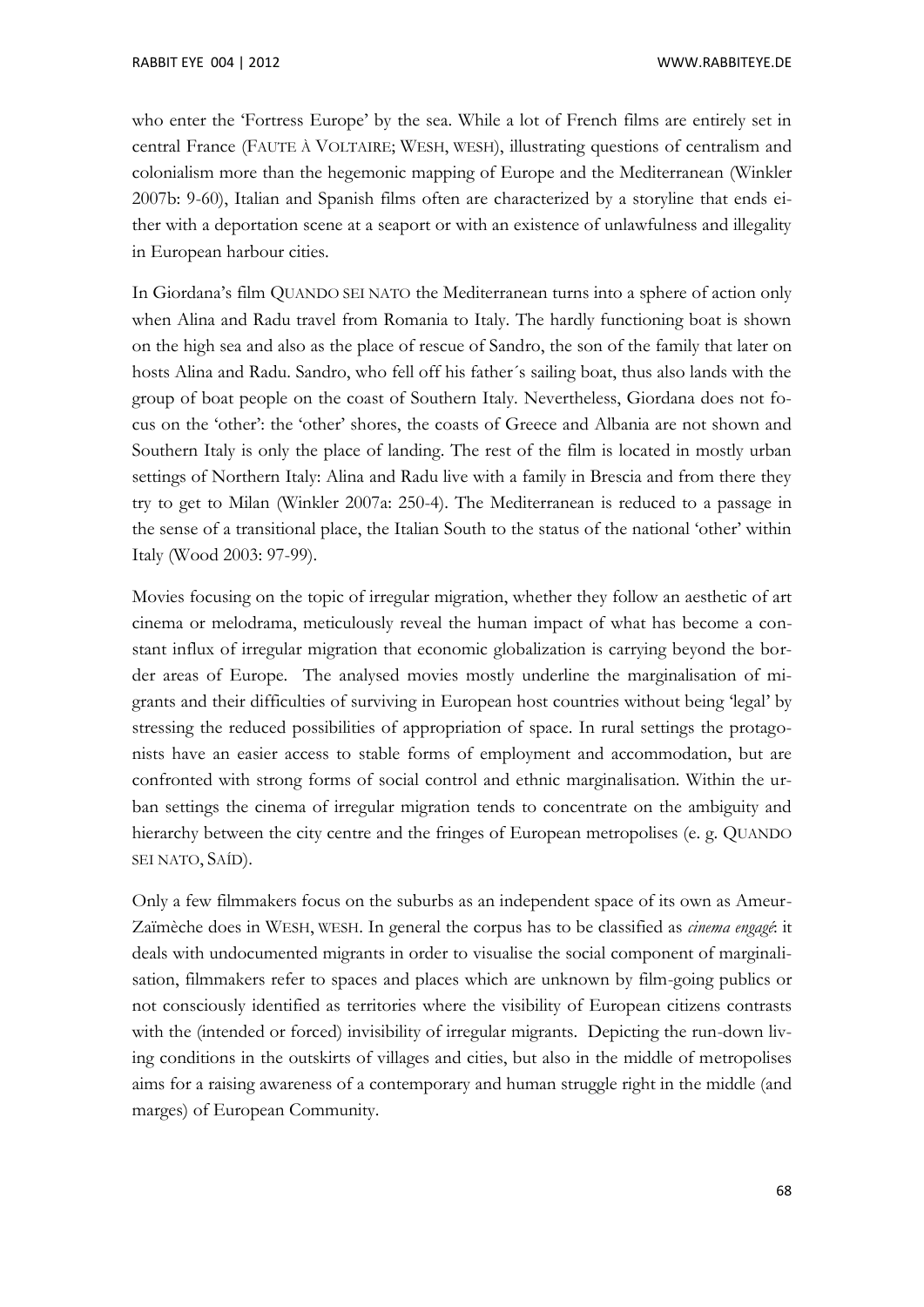# **Über die Autoren**

Verena Berger teaches Spanish and Latin American Cinema at the University of Vienna, Austria. She is the author of *Theater und Sprache: Das katalanische Theater zwischen Diktatur und Demokratie* (1998) and co-editor of *Montreal-Toronto. Stadtkultur und Migration in Literatur, Film und Musik* (2007), *Escenarios plurimediales: Cine y teatro en España en el umbral del siglo XXI* (2009) and *Polyglot Cinema. Migration and Transcultural Narration in France, Italy, Portugal and Spain* (2010). She is also co-editor of the book series *Beiträge zur europäischen Theater-, Filmund Medienwissenschaft* [\(http://www.lit-verlag.de/reihe/betm\)](http://www.lit-verlag.de/reihe/betm). Currently she is preparing a post-doctoral thesis on transnational cinema. http://homepage.univie.ac.at/verena.berger/

Daniel Winkler teaches French and Italian Cinema at the University of Innsbruck, Austria. He is the author of *Transit Marseille. Filmgeschichte einer Mittelmeermetropole* (2007) and coeditor of *Montreal-Toronto. Stadtkultur und Migration in Literatur, Film und Musik* (2007), *Apropos Canada /À propos du Canada. Fünf Jahre Graduiertentagungen der Kanada-Studien* (2009) and *Nuovo Cinema Italia. Der italienische Film meldet sich zurück* (2010). He is also co-editor of the book series *Beiträge zur europäischen Theater-, Film- und Medienwissenschaft* (http://www.litverlag.de/reihe/betm). Currently he is preparing a post-doctoral thesis on Italian theatre and (together with Sabine Schrader) a volume on *Italian Migration and Transatlantic Cinema* (2012). http://www.uibk.ac.at/romanistik/personal/winkler/

# **Filme**

BWANA (Spanien 1996, Imanol Uribe)

FAUTE À VOLTAIRE (VOLTAIRE IST SCHULD, Frankreich 2000, Abdellatif Kechiche)

LAS CARTAS DE ALOU (BRIEFE VON ALOU, Spanien 1990, Montxo Armendáriz)

PUMMARÓ (1989, Michele Placido)

QUANDO SEI NATO NON PUOI PIÙ NASCONDERTI (Italien/Frankreich/Großbritannien 2005, Marco Tullio Giordana)

SAÍD (Spanien 1998, Llorenç Soler).

WESH, WESH, QU'EST-CE QUI CE PASSE? (WESH WESH, WAS GEHT HIER AB?, Frankreich 2002, Rabah Ameur-Zaïmèche)

# **Literatur**

Augé, M. (1992): Non-lieux: introduction à une anthropologie de la surmodernité. Paris: Éds. du Seuil.

Berger, V. (2006): Clandestinas: Illegale Migration aus der Karibik im spanischen Film der Gegenwart: PRINCESAS (2005) und AGUA CON SAL (2005). In: Quo Vadis Romania, 27, pp. 117-138.